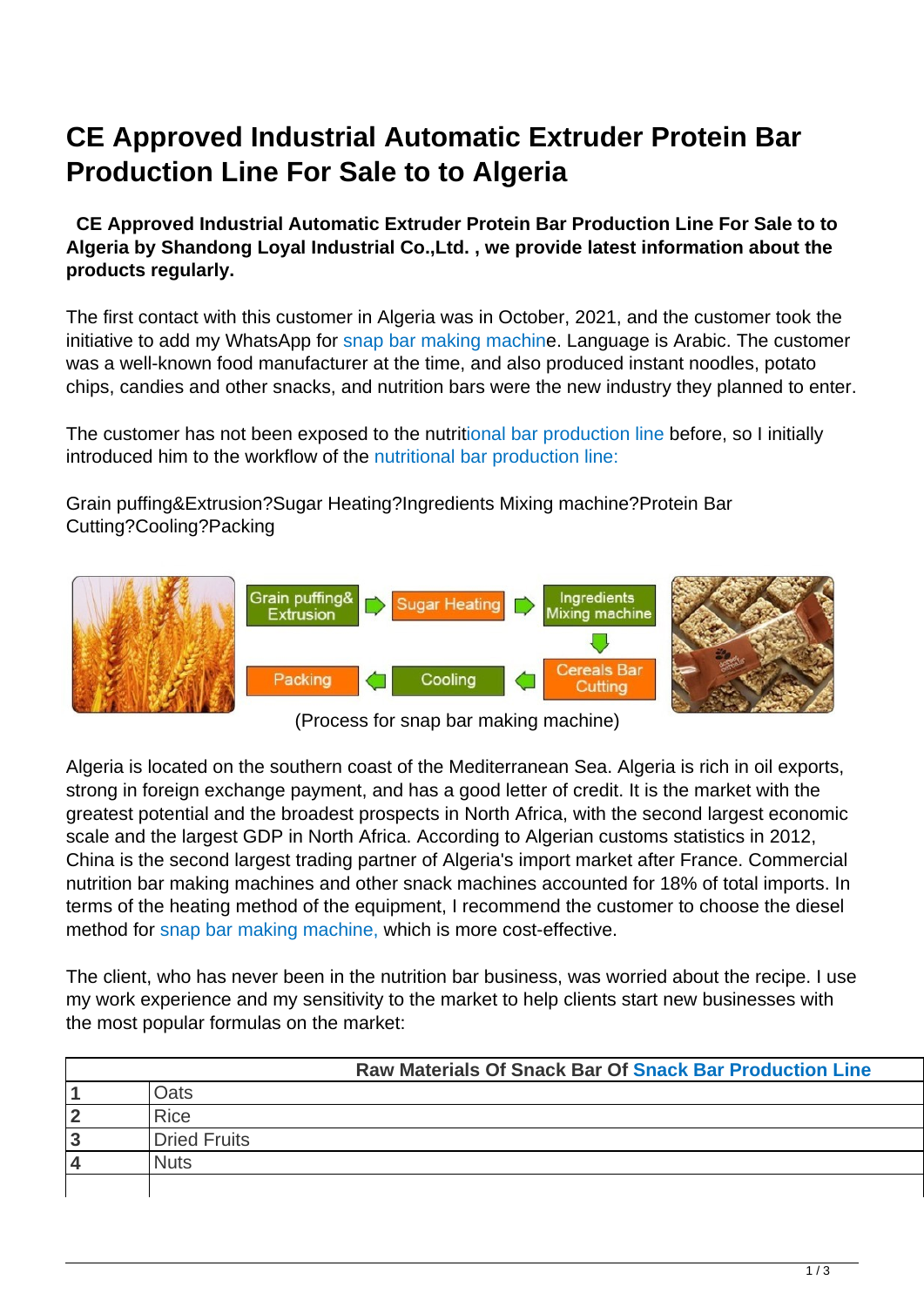## **5** Other Vital Ingredients

When I provide the recipe of energy bar production line, I also remind customers: Nutrition bars are not only nutritious, but also have a good effect of satisfying hunger. Whether it's for breakfast or as a snack for afternoon tea, nutrition bars provide a low-fat flavor that will keep you energized for a good day. However, the nutrition of the nutrition bars generally sold on the market is not as healthy and nutritious as the label describes. Because they are usually made with artificial sweeteners, they contain significantly less nutritional value. However, some dried fruits rich in dietary fiber, such as figs, red dates, raisins, and dried plums, can ensure that the produced nutrition bars are natural, healthy and delicious.

#### Technology of energy bar production line

1. Dried fruit rich in dietary fiber: Without the help of liquid sweeteners, dried fruit can also play a certain Dried fruits can provide a lot of natural energy and are rich in dietary fiber, which can slow down the spe blood.

2.Almonds: Almonds are the most alkaline of the nuts and can increase the alkalinity of the bar.

3.Cashews: Contains A, B1, B2 and other vitamins and minerals, especially trace elements such as mar magnesium, selenium, etc., which have antioxidant, anti-aging, anti-tumor and anti-cardiovascular effect 4.Hemp seeds: A tablespoon of hemp seeds contains 45% of the body's recommended daily intake magnesium and iron, as well as high amounts of B vitamins, potassium and chlorophyll.nutritional 5.Cinnamon powder and ginger powder: Cinnamon powder is a powder made from the dried bark and b Da Ye Qing Hua cinnamon, which has a fragrant smell and can improve the taste of baked goods very v the functions of dispelling cold and relieving pain, promoting blood circulation and promoting menstruation reduce blood sugar and blood lipids. Another spice, ginger, can help improve digestion and even preduced infla 6. Flaxseed: Flaxseed contains a lot of omega 3 fatty acids and dietary fiber, and has a light nutty fla nutrition bars not only produces no off-flavors, but also adds a nutty aroma and sweetness. In addition, texture and texture of nutritional bars.

| Motor of energy bar production line |                         |                   |
|-------------------------------------|-------------------------|-------------------|
| No.                                 | <b>Description</b>      | Manufactu         |
|                                     | Main motor              | ABB moto          |
| $\overline{2}$                      | Cream motor             | <b>TAIWAN Tur</b> |
| 3                                   | Motor of Conveyor table | Chinese           |
| $\overline{4}$                      | Programme control       | <b>SIEMEN</b>     |
| 5                                   | <b>Transducer</b>       | <b>SIEMEN</b>     |
| $6\phantom{1}6$                     | Touch screen            | <b>SIEMEN</b>     |
| 7                                   | Encoder                 | <b>TAIDA</b>      |
| 8                                   | Power                   | <b>Schneide</b>   |
| 9                                   | AC contactors           | Schneide          |
| 10                                  | <b>Circuit breakers</b> | <b>Schneide</b>   |

According to the customer's requirements for the brand of the motor, we customize the highstandard motor for the Algeria customer

Finally, after 2 months of stable and continuous communication, the customer successfully ordered the nutrition bar production line from our loyal company. We expect to arrange delivery